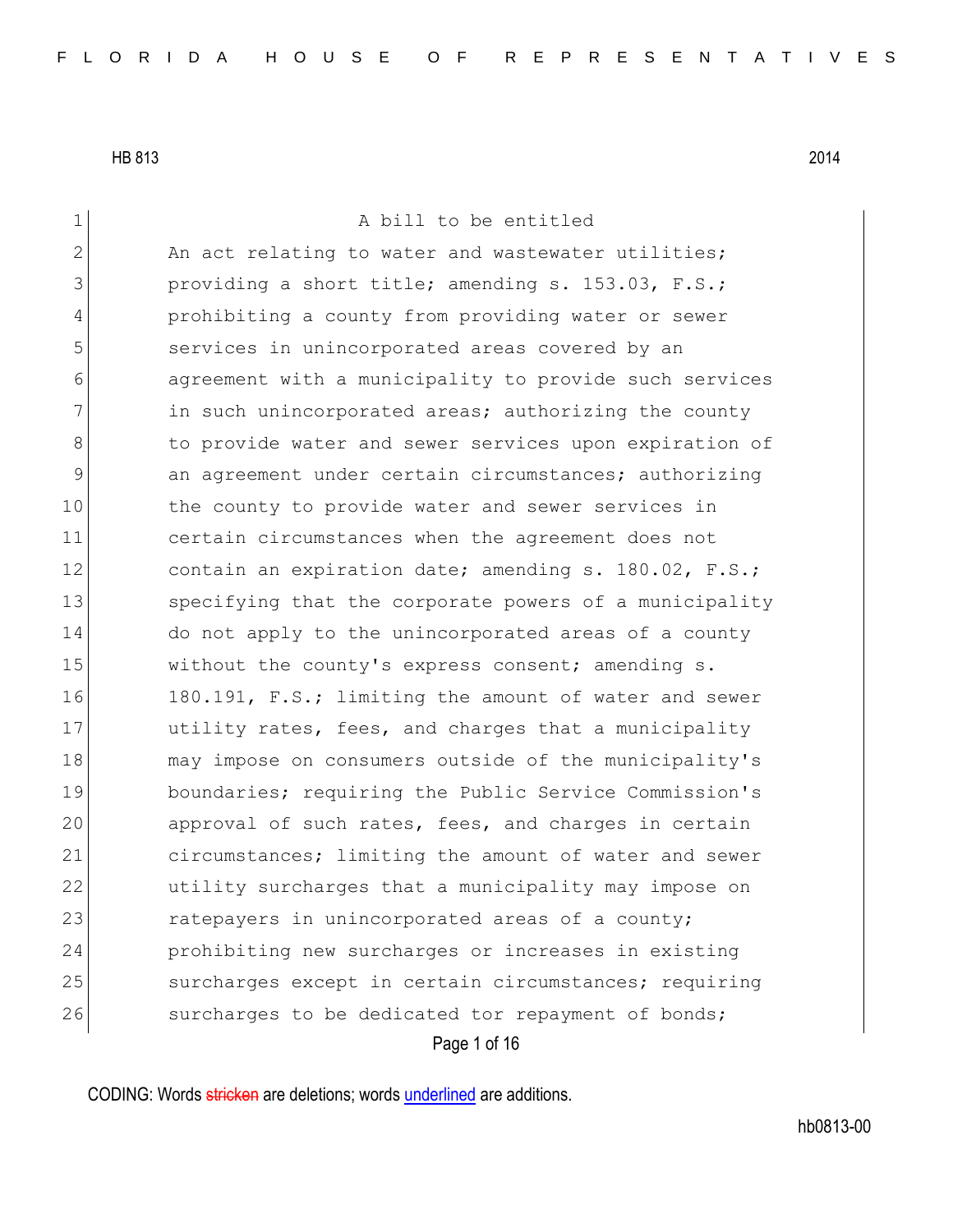| 27 | requiring the commission's approval of such surcharges       |  |  |  |  |  |  |  |  |  |  |  |  |
|----|--------------------------------------------------------------|--|--|--|--|--|--|--|--|--|--|--|--|
| 28 | in certain circumstances; providing for expiration of        |  |  |  |  |  |  |  |  |  |  |  |  |
| 29 | surcharges imposed before a specified date;                  |  |  |  |  |  |  |  |  |  |  |  |  |
| 30 | authorizing ratepayers in unincorporated areas to            |  |  |  |  |  |  |  |  |  |  |  |  |
| 31 | petition the commission for determination whether            |  |  |  |  |  |  |  |  |  |  |  |  |
| 32 | rates, fees, and charges imposed by a municipality are       |  |  |  |  |  |  |  |  |  |  |  |  |
| 33 | just and equitable; amending s. 367.022, F.S.;               |  |  |  |  |  |  |  |  |  |  |  |  |
| 34 | providing that the commission has regulatory authority       |  |  |  |  |  |  |  |  |  |  |  |  |
| 35 | over a municipality that provides water or wastewater        |  |  |  |  |  |  |  |  |  |  |  |  |
| 36 | utility service in unincorporated areas of a county;         |  |  |  |  |  |  |  |  |  |  |  |  |
| 37 | amending s. 367.071, F.S.; requiring commission              |  |  |  |  |  |  |  |  |  |  |  |  |
| 38 | approval before a municipality may purchase certain          |  |  |  |  |  |  |  |  |  |  |  |  |
| 39 | water or wastewater facilities; providing an effective       |  |  |  |  |  |  |  |  |  |  |  |  |
| 40 | date.                                                        |  |  |  |  |  |  |  |  |  |  |  |  |
| 41 |                                                              |  |  |  |  |  |  |  |  |  |  |  |  |
| 42 | Be It Enacted by the Legislature of the State of Florida:    |  |  |  |  |  |  |  |  |  |  |  |  |
| 43 |                                                              |  |  |  |  |  |  |  |  |  |  |  |  |
| 44 | Section 1. This act may be cited as the "Ratepayer           |  |  |  |  |  |  |  |  |  |  |  |  |
| 45 | Representation Act."                                         |  |  |  |  |  |  |  |  |  |  |  |  |
| 46 | Section 2. Section 153.03, Florida Statutes, is amended to   |  |  |  |  |  |  |  |  |  |  |  |  |
| 47 | read:                                                        |  |  |  |  |  |  |  |  |  |  |  |  |
| 48 | 153.03 General grant of power. - A county Any of the several |  |  |  |  |  |  |  |  |  |  |  |  |
| 49 | counties of the state which may hereafter come under the     |  |  |  |  |  |  |  |  |  |  |  |  |
| 50 | provisions of this chapter as hereinafter provided is hereby |  |  |  |  |  |  |  |  |  |  |  |  |
| 51 | authorized and empowered:                                    |  |  |  |  |  |  |  |  |  |  |  |  |
| 52 | To purchase or and/or construct and to improve,<br>(1)       |  |  |  |  |  |  |  |  |  |  |  |  |
|    | Page 2 of 16                                                 |  |  |  |  |  |  |  |  |  |  |  |  |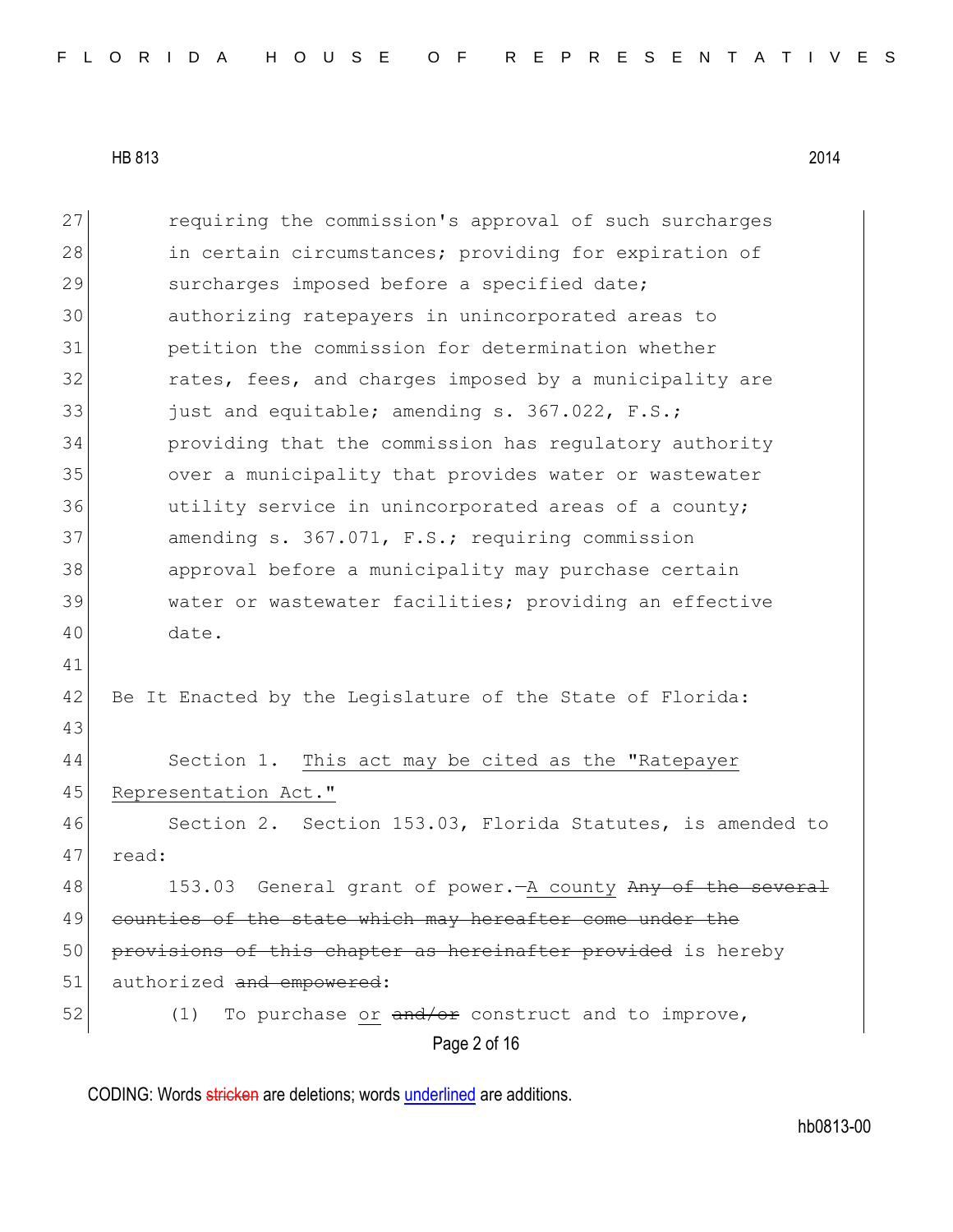53 extend, enlarge, or and reconstruct a water supply system or 54 systems or sewage disposal system or systems, or both, within 55 the such county and any adjoining county or counties; and to 56 purchase and/or construct or reconstruct water system 57 improvements or sewer improvements, or both, within such county 58 and any adjoining county or counties and to operate, manage, and 59 control those all such systems so purchased and/or constructed 60 and all properties pertaining thereto; and to furnish and supply 61 water and sewage collection and disposal services to any of such 62 counties and to any municipalities and any persons, firms, or 63 corporations, public or private, in any of such counties.  $\div$ 64 provided, However, that none of the facilities described in 65 provided by this chapter may be constructed, owned, operated, or 66 maintained by the county on property located within the 67 corporate limits of a any municipality without the consent of  $68$  the governing council, commission or body having general  $69$  <del>legislative authority in the government</del> of such municipality 70 unless the such facilities were owned by the county before the 71 on such property prior to the time such property was included 72 within the corporate limits of the such municipality. 73 (a) If a municipality and a county have entered into a 74 franchise agreement, resolution, or ordinance that authorizes 75 the municipality to provide water and sewage collection and 76 disposal services in an unincorporated area of the county, the 77 No county may not shall furnish any of the facilities described

78 in provided by this chapter to that unincorporated area  $\frac{any}{x}$ 

Page 3 of 16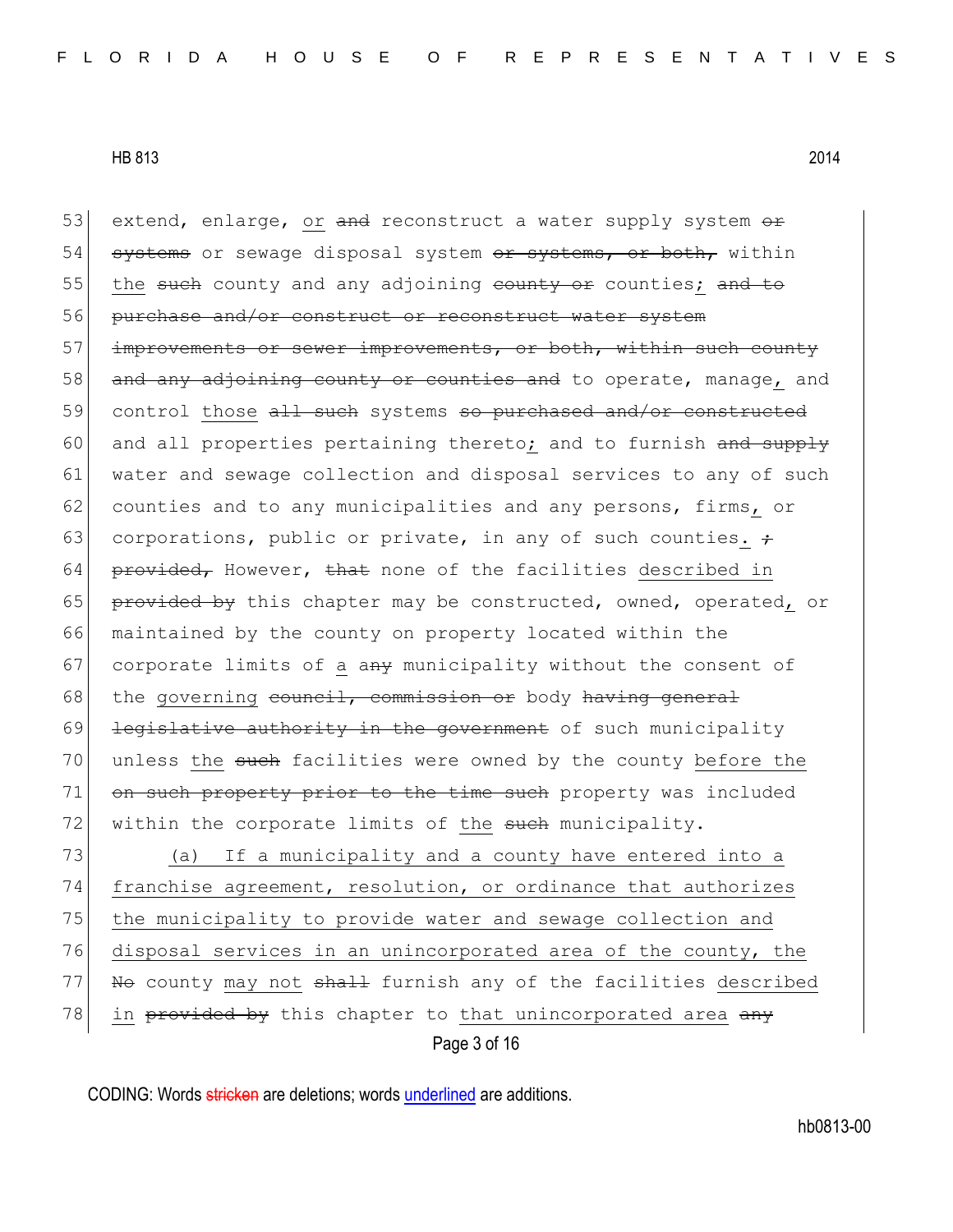| 79  | property already being furnished like facilities by any          |
|-----|------------------------------------------------------------------|
| 80  | municipality without the express consent of the governing        |
| 81  | council, commission or body having general legislative authority |
| 82  | in the government of that such municipality until the franchise  |
| 83  | agreement, resolution, or ordinance has expired. The county must |
| 84  | also compensate the municipality for the fair market value of    |
| 85  | the facilities owned by the municipality that are transferred to |
| 86  | the county to serve the unincorporated area of the county.       |
| 87  | If the franchise agreement, resolution, or ordinance<br>(b)      |
| 88  | contains no expiration date, the county may provide services     |
| 89  | subject to meeting the following requirements:                   |
| 90  | 1. A majority of the ratepayers in the unincorporated area       |
| 91  | of the county served by the municipality, either by vote in a    |
| 92  | referendum or written response to a mail survey, have agreed to  |
| 93  | be served by the county; and                                     |
| 94  | The county compensates the municipality for the fair<br>2.       |
| 95  | market value of such facilities owned by the municipality that   |
| 96  | are transferred to the county to serve the unincorporated area   |
| 97  | of the county.                                                   |
| 98  | To issue water revenue bonds and/or sewer revenue<br>(2)         |
| 99  | bonds or general obligation bonds of the county to pay all or a  |
| 100 | part of the cost of such purchase and/or construction or         |
| 101 | reconstruction.                                                  |
| 102 | To fix and collect rates, fees and other charges for<br>(3)      |
| 103 | the service and facilities furnished by any such water supply    |
| 104 | system or water system improvements and sewage disposal system   |
|     | Page 4 of 16                                                     |
|     |                                                                  |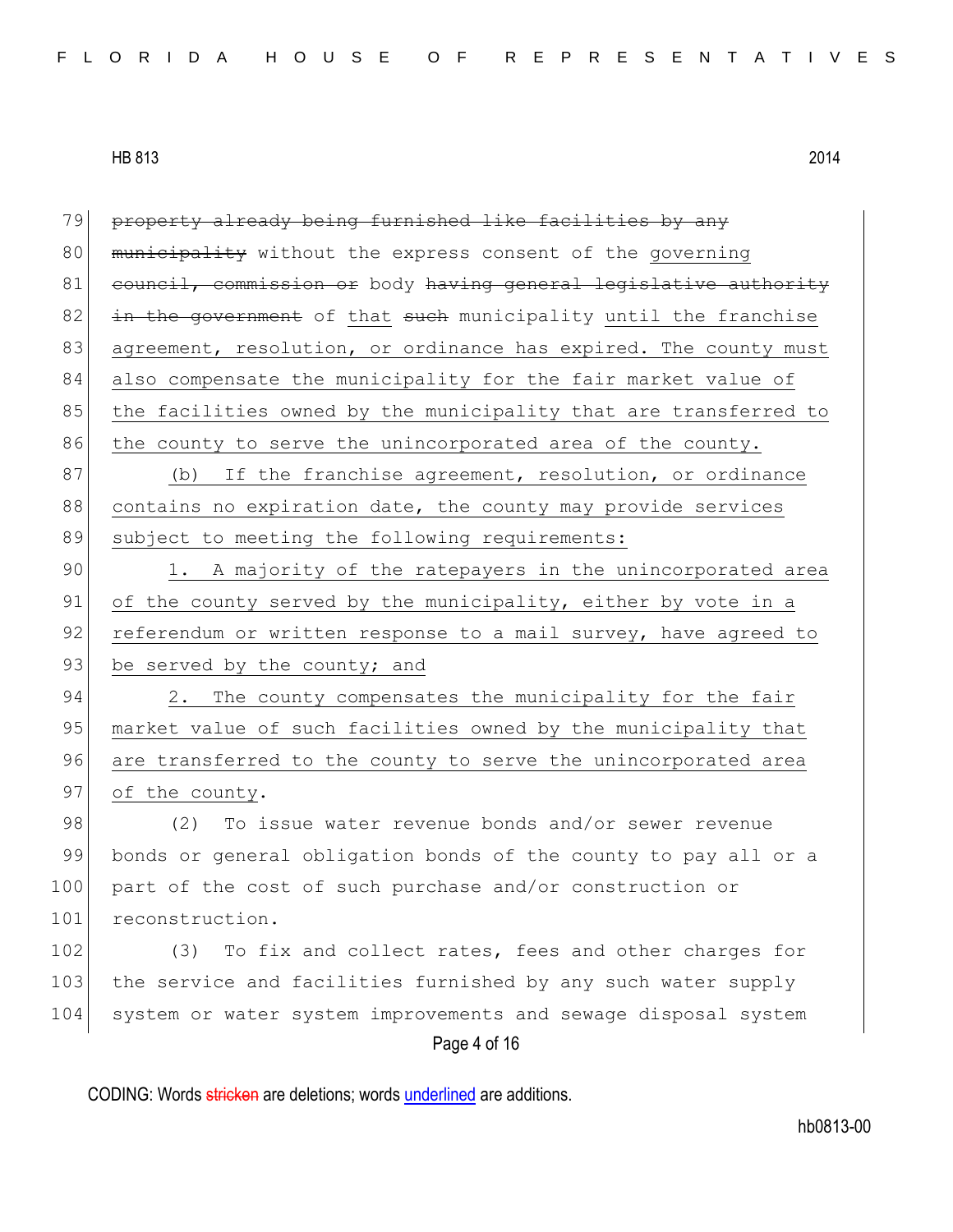105 or sewer improvements and to fix and collect charges for making 106 connections with the water system of the county.

107 (4) To receive and accept from the Federal Government or 108 any agency thereof grants for or in aid of the planning, 109 purchase, construction, reconstruction, or financing of any 110 facility and to receive and accept contributions from any source 111 of either money, property, labor, or other things of value to be 112 held, used, and applied only for the purpose for which such 113 grants and contributions may be made.

Page 5 of 16 114 (5) To acquire in the name of the county by gift, purchase 115 as hereinafter provided or by the exercise of the right of 116 eminent domain, such lands and rights and interests therein, 117 including lands under water and riparian rights, and to acquire 118 such personal property as it may deem necessary for the 119 efficient operation or for the extension of or the improvement 120 of any facility purchased or constructed under the provisions of 121 this chapter and to hold and dispose of all real and personal 122 property under its control; provided, however, that no county 123 shall have the right to exercise the right of eminent domain 124 over any such lands or rights or interests therein or any 125 personal property owned by any municipality within the state nor 126 to exercise such right with respect to any privately owned water 127 supply system or sewage disposal system including without 128 limitation ponds, streams and surface waters constituting a part 129 thereof, provided any such system is primarily used, owned or 130 operated by an industrial or manufacturing plant for its own use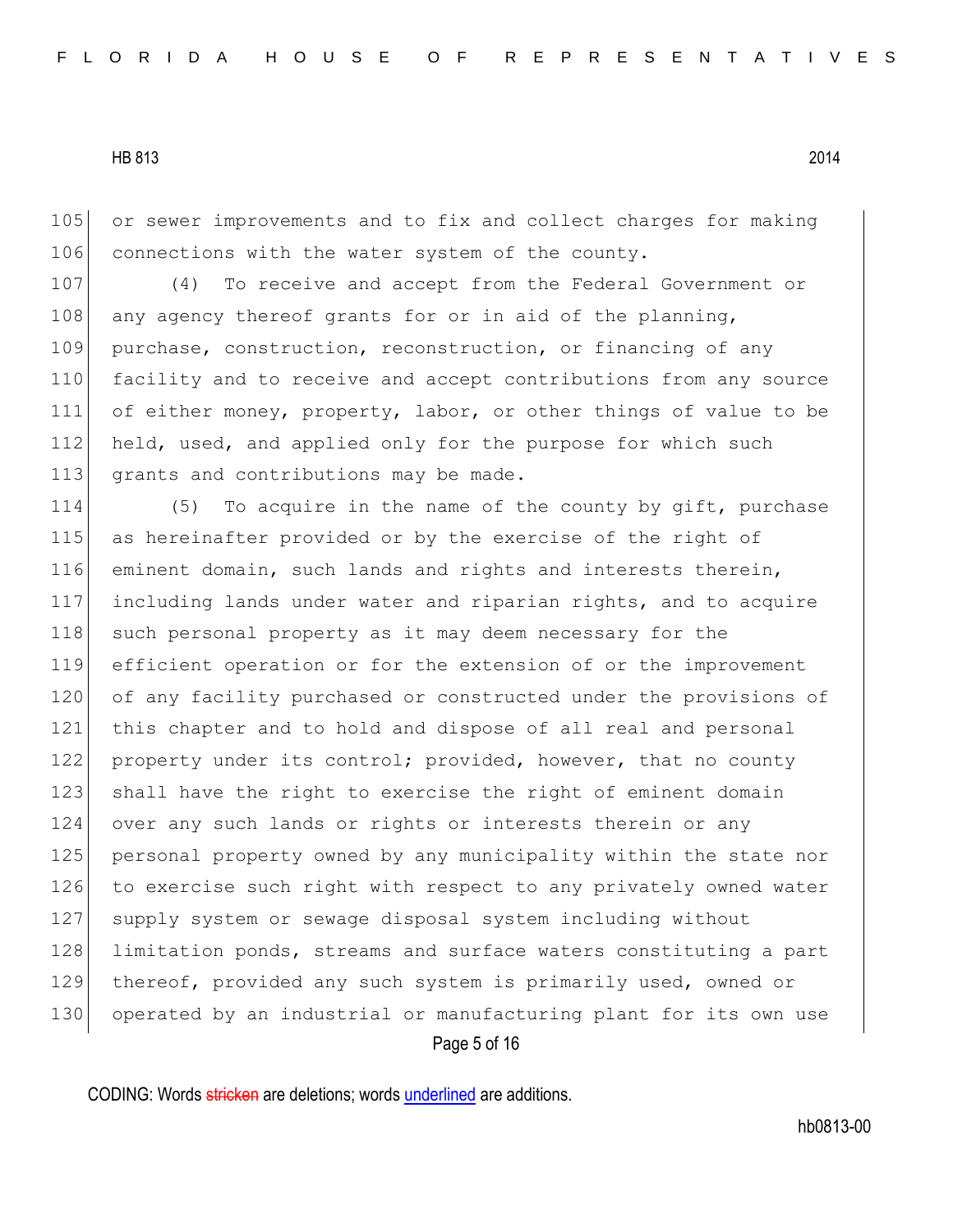131 as a water supply system or in disposing of its industrial 132 wastes.

 (6) To make and enter into all contracts and agreements necessary or incidental to the performance of its duties and the execution of its powers under this chapter and to employ such 136 consulting and other engineers, superintendents, managers, construction and accounting experts and attorneys and such other employees and agents as it may deem necessary in its judgment 139 and to fix their compensation.

140 (7) Subject to the provisions and restrictions as may be 141 set forth in the resolution hereinafter mentioned authorizing or 142 securing any bonds issued under the provisions of this chapter 143 to enter into contracts with the government of the United States 144 or any agency or instrumentality thereof or with any other 145 county or with any municipality, private corporation, 146 copartnership, association, or individual providing for or 147 relating to the acquisition and supplying of water and the 148 collection, treatment and disposal of sewage.

149 (8) To acquire by gift or purchase at a price to be 150 mutually agreed upon, any of the facilities or portions thereof, 151 provided for by this chapter, which shall, prior to such 152 acquisition, have been owned by any private person, group, firm, 153 partnership, association or corporation; provided, however, if 154 the price for same cannot be agreed upon, the price shall be 155 determined by an arbitration board consisting of three persons, 156 one of whom shall be selected by the board of county

Page 6 of 16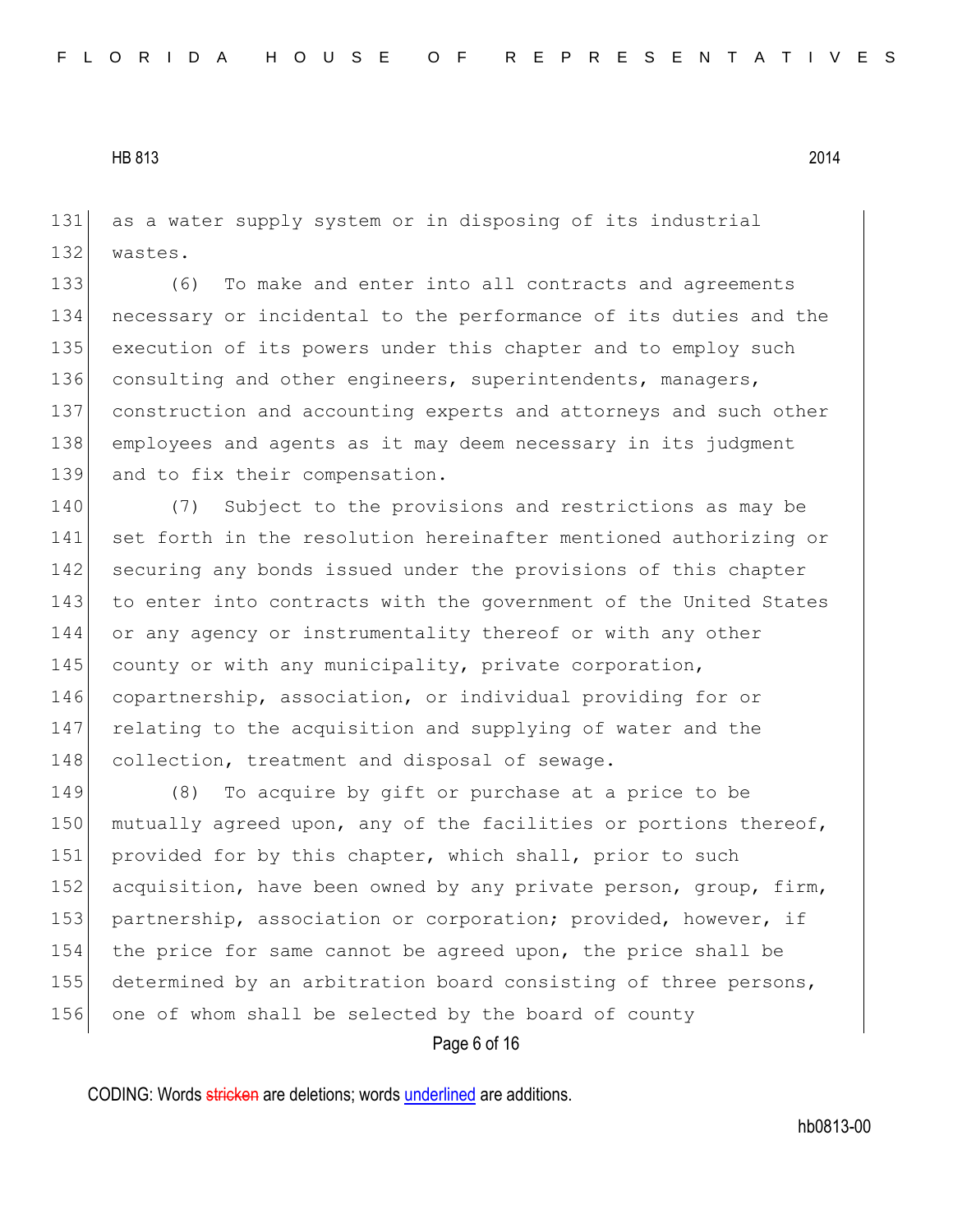157 commissioners, one shall be appointed by the private company or 158 corporation, and the two persons so selected shall select a 159 third member of said board; and provided, further, that in the 160 event said board cannot agree as to the price to be paid by the 161 said board of county commissioners, then the board of county 162 commissioners shall exercise the right of eminent domain.

 (9) To enter into agreements and contracts with building contractors erecting improvements within any duly platted 165 subdivision within the county, the terms of which said agreements or contracts may provide that such building 167 contractors shall install within such subdivision water mains, 168 lines and equipment and sewer mains and lines, to be approved by the county commission, said mains and lines to run to a point or 170 location to be agreed upon, at which said point or location said mains and lines shall be connected to the water supply system or water system improvements and/or to the sewage disposal system or sewer improvements of the county. In the event such agreements or contracts are entered into they shall provide that upon the connection of the mains or lines within the subdivision 176 to the water or sewer facilities of the county said mains, lines and equipment running to the various privately owned parcels of 178 land within such subdivision shall become the property of the county and shall become a part of the county water system 180 improvements and/or sewer improvements.

Page 7 of 16 181 (10) To restrain, enjoin or otherwise prevent any person 182 or corporation, public or private, from contaminating or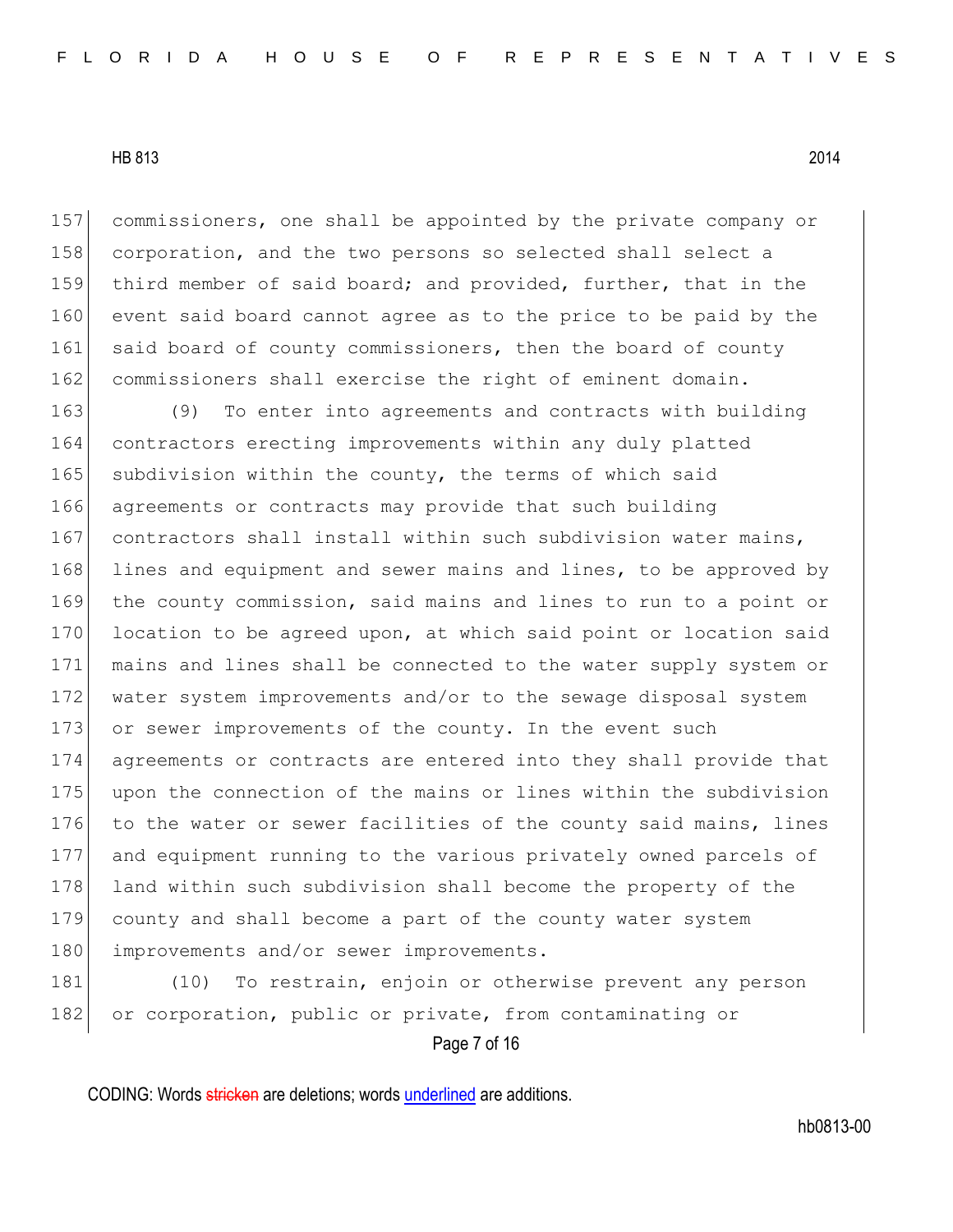183 polluting (as defined in s. 387.08) any source of water supply 184 from which is obtained water for human consumption to be used in 185 any water supply system or water system improvement as 186 authorized by this chapter, and to restrain, enjoin or otherwise 187 prevent the violation of any provision of this chapter or any 188 resolution, rule or regulation adopted pursuant to the powers 189 granted by this chapter; provided, however, that this chapter 190 shall not apply to or affect any existing contract that a 191 municipality may have for water or sewage disposal without the 192 consent of both parties to said contract but this subsection 193 shall not authorize the institution or prosecution of any 194 proceeding hereunder nor the adoption of any resolution, rule or 195 requlation which shall in anywise affect the right of any 196 industrial or manufacturing plant to discharge industrial waste 197 into any nonnavigable or navigable waters unless such waters are 198 now being used or are hereafter used hereunder as a source of 199 water for human consumption and unless the industrial wastes of 200 any such plant are not being discharged into such waters prior 201 to the time that action is taken by the commission under this 202 chapter to include such water as a part of any water supply 203 system.

Page 8 of 16 204 (11) To acquire by gift or purchase, at such price, and 205 upon such deferred or other terms, as may be mutually agreed  $206$  upon, all the capital stock of any domestic or foreign 207 corporation which, prior to such acquisition, shall have owned 208 or operated any of the facilities or portions thereof provided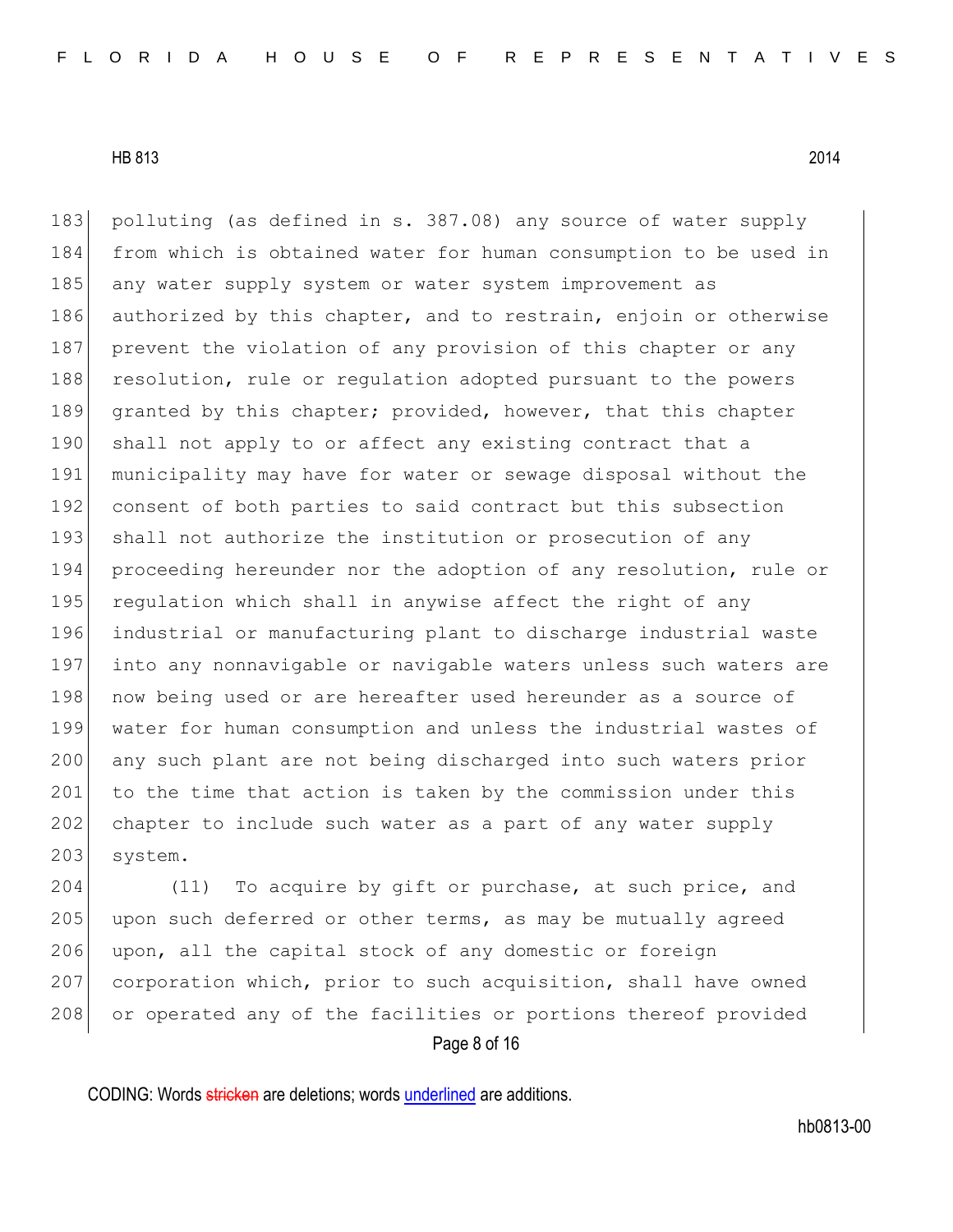for by this chapter; to pledge the revenues from the facilities 210 as security for payment of the purchase price for said stock; and to operate the facilities through the corporation so acquired or to dissolve said corporation and operate the facilities in any other manner authorized by law.

214 Section 3. Subsection (2) of section 180.02, Florida 215 Statutes, is amended to read:

216 180.02 Powers of municipalities.-

217 (2) A Any municipality may extend and execute all of its 218 applicable corporate powers to accomplish applicable for the 219 accomplishment of the purposes of this chapter outside of its 220 corporate limits, as hereinafter provided and as may be 221 desirable or necessary to promote for the promotion of the 222 public health, safety, and welfare or to accomplish for the 223 accomplishment of the purposes of this chapter.; provided, 224 However, such that said corporate powers do shall not extend or 225 apply within the corporate limits of another municipality or 226 extend or apply within the unincorporated areas of a county 227 without the express consent of a majority of the commissioners 228 at a duly noticed meeting of the board of county commissioners 229 of that county. 230 Section 4. Section 180.191, Florida Statutes, is amended 231 to read: 232 180.191 Limitation on rates charged consumer outside city  $233$  limits.-234 (1) Any municipality within the state operating a water or

Page 9 of 16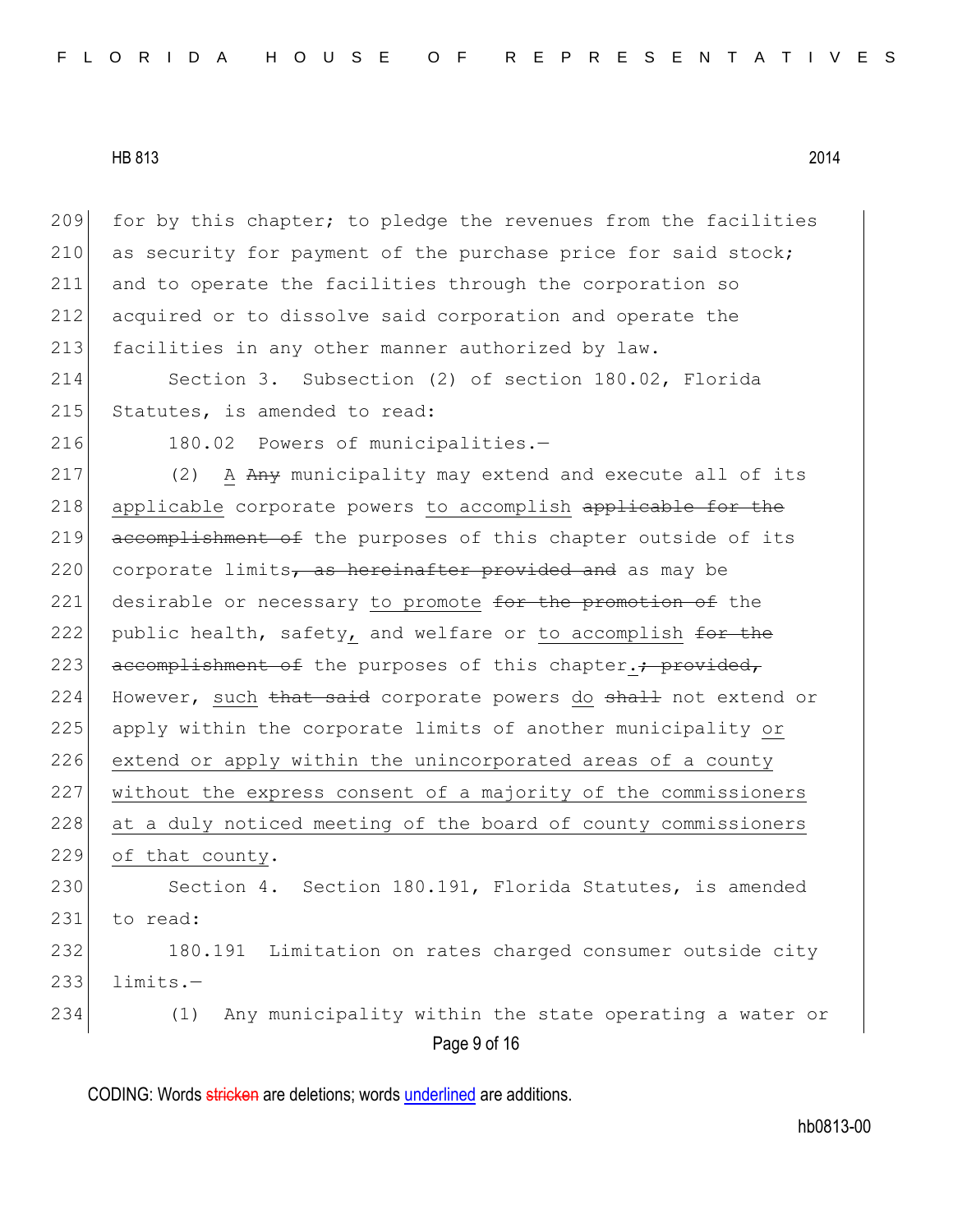235 sewer utility outside of the boundaries of such municipality 236 shall charge consumers outside the boundaries rates, fees, and 237 charges determined in one of the following manners:

238 (a) It may charge the same rates, fees, and charges as 239 consumers inside the municipal boundaries. However, in addition  $240$  thereto, the municipality may add a surcharge of not more than  $241$  25 percent of such rates, fees, and charges to consumers outside 242 the boundaries. Fixing of such rates, fees, and charges in this 243 | manner shall not require a public hearing except as may be 244 provided for service to consumers inside the municipality.

Page 10 of 16 245 (b) It may charge rates, fees, and charges that are just 246 and equitable and which are based on the same factors used in  $247$  fixing the rates, fees, and charges for consumers inside the  $248$  municipal boundaries. <del>In addition thereto, the municipality may</del>  $249$  add a surcharge not to exceed 25 percent of such rates, fees, 250 and charges for said services to consumers outside the 251 boundaries. However, the total of all such rates, fees, and 252 charges for the services to consumers outside the boundaries 253 shall not be more than 25  $50$  percent greater than  $\frac{1}{100}$  excess of 254 the total amount the municipality charges consumers served 255 within the municipality for corresponding service. No such 256 rates, fees, and charges shall be imposed which are greater than 257 the total amount charged to consumers within the municipal 258 boundaries until the Public Service Commission reviews and 259 approves the rates, fees, and charges and determines they are 260 just and equitable fixed until after a public hearing at which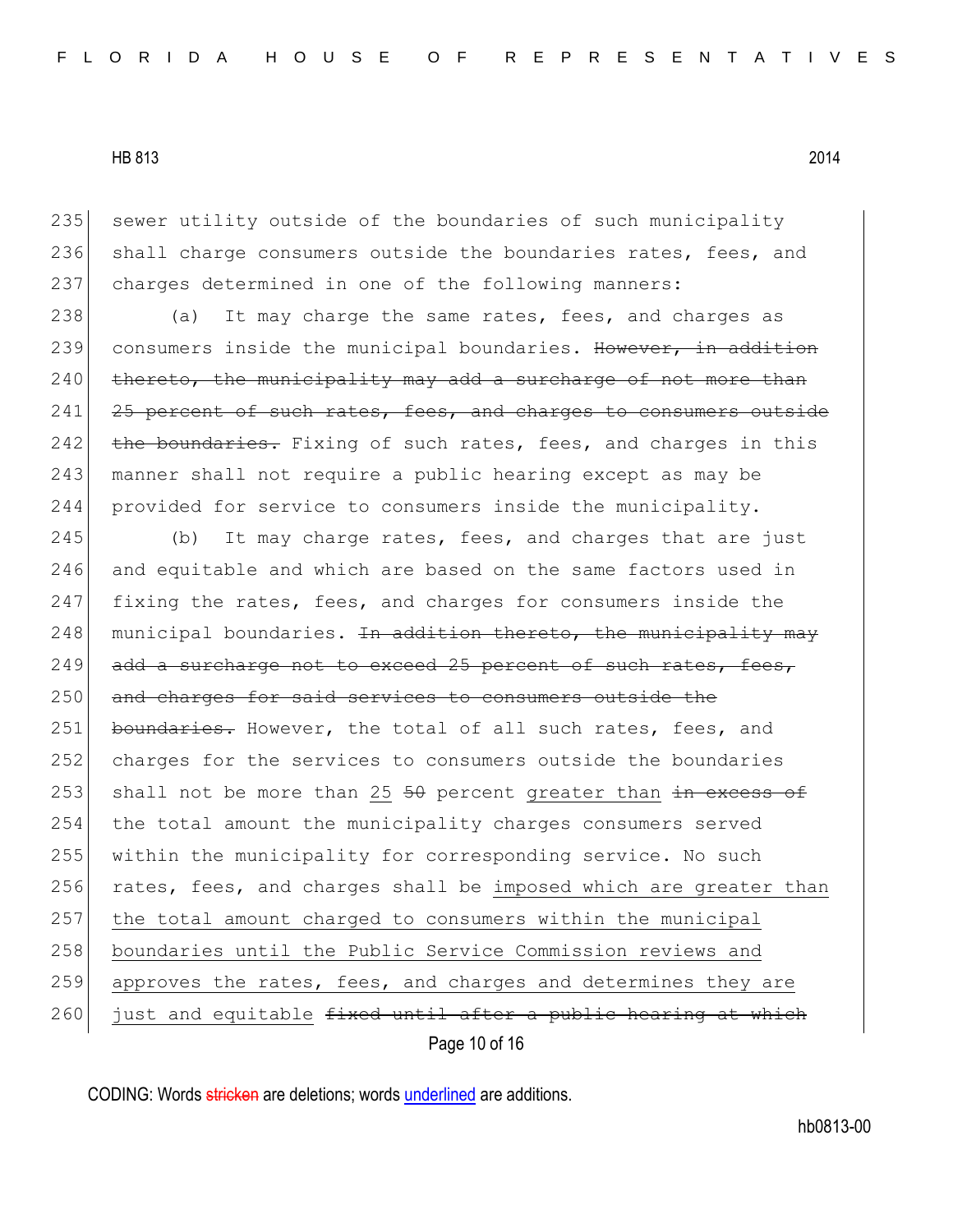|     | Page 11 of 16                                                    |  |  |  |  |  |  |  |  |  |  |  |
|-----|------------------------------------------------------------------|--|--|--|--|--|--|--|--|--|--|--|
| 286 | accomplish this purpose. However, the total surcharge may not    |  |  |  |  |  |  |  |  |  |  |  |
| 285 | appropriate rate and duration of the surcharge necessary to      |  |  |  |  |  |  |  |  |  |  |  |
| 284 | unincorporated areas. The commission must also determine the     |  |  |  |  |  |  |  |  |  |  |  |
| 283 | municipality to finance the facilities that serve the            |  |  |  |  |  |  |  |  |  |  |  |
| 282 | exclusively to repayment of that portion of bonds issued by the  |  |  |  |  |  |  |  |  |  |  |  |
| 281 | or the existing surcharge and any new increase, are dedicated    |  |  |  |  |  |  |  |  |  |  |  |
| 280 | Service Commission finds that the proceeds of any new surcharge, |  |  |  |  |  |  |  |  |  |  |  |
| 279 | ratepayers in unincorporated areas of a county unless the Public |  |  |  |  |  |  |  |  |  |  |  |
| 278 | establish a new surcharge or increase an existing surcharge on   |  |  |  |  |  |  |  |  |  |  |  |
| 277 | Effective July 1, 2014, a municipality may not<br>(a)            |  |  |  |  |  |  |  |  |  |  |  |
| 276 | shall apply:                                                     |  |  |  |  |  |  |  |  |  |  |  |
| 275 | on ratepayers in the municipality. In addition, the following    |  |  |  |  |  |  |  |  |  |  |  |
| 274 | greater than 25 percent of the rates, fees, and charges imposed  |  |  |  |  |  |  |  |  |  |  |  |
| 273 | ratepayers in the unincorporated areas of the county a surcharge |  |  |  |  |  |  |  |  |  |  |  |
| 272 | the unincorporated areas of a county may not impose on           |  |  |  |  |  |  |  |  |  |  |  |
| 271 | (2)<br>A municipality operating a water or sewer utility in      |  |  |  |  |  |  |  |  |  |  |  |
| 270 | required.                                                        |  |  |  |  |  |  |  |  |  |  |  |
| 269 | and outside the municipality, no hearing or notice shall be      |  |  |  |  |  |  |  |  |  |  |  |
| 268 | substantially pro rata as to all classes of service, both inside |  |  |  |  |  |  |  |  |  |  |  |
| 267 | established, but if such change or revision is to be made        |  |  |  |  |  |  |  |  |  |  |  |
| 266 | manner as such rates, fees, or charges were originally           |  |  |  |  |  |  |  |  |  |  |  |
| 265 | revision of such rates, fees, or charges may be made in the same |  |  |  |  |  |  |  |  |  |  |  |
| 264 | concerning the proposed rates, fees, and charges. Any change or  |  |  |  |  |  |  |  |  |  |  |  |
| 263 | others interested shall have an opportunity to be heard          |  |  |  |  |  |  |  |  |  |  |  |
| 262 | or occupants of property served or to be served thereby; and all |  |  |  |  |  |  |  |  |  |  |  |
| 261 | all of the users of the water or sewer systems; owners, tenants, |  |  |  |  |  |  |  |  |  |  |  |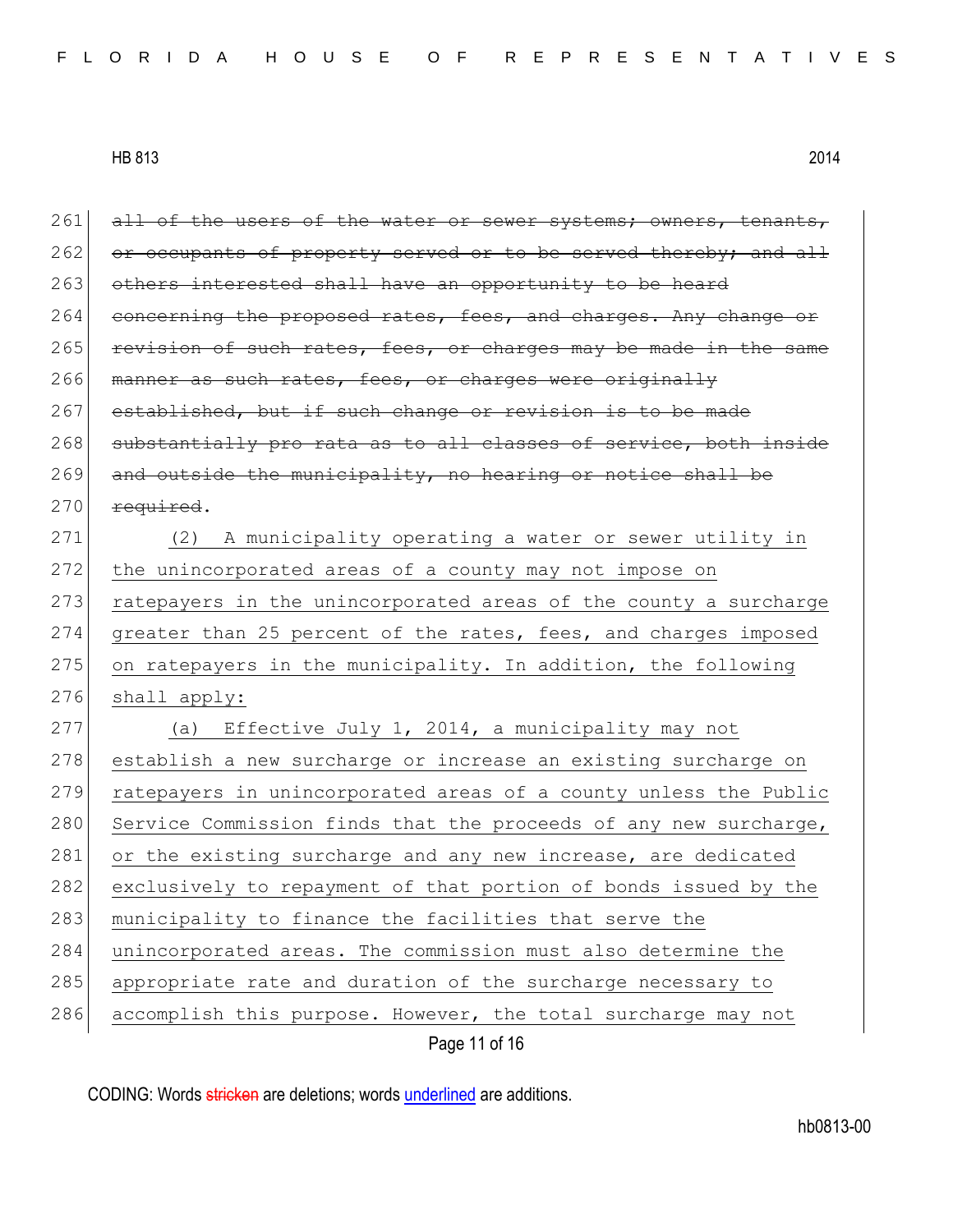| 287 | exceed 25 percent of the rates, fees, and charges applied to     |
|-----|------------------------------------------------------------------|
| 288 | ratepayers inside the municipal boundaries.                      |
| 289 | (b) Effective July 1, 2018, a surcharge imposed by a             |
| 290 | municipality on or before July 1, 2014, on ratepayers in         |
| 291 | unincorporated areas of a county, which surcharge exceeds 15     |
| 292 | percent of the rates, fees, and charges applied to ratepayers    |
| 293 | inside the municipal boundaries, must be approved by the Public  |
| 294 | Service Commission. The commission must find that the proceeds   |
| 295 | from the entire surcharge are dedicated exclusively to repayment |
| 296 | of that portion of bonds issued by the municipality to finance   |
| 297 | the facilities that serve the unincorporated areas. The          |
| 298 | commission shall determine the rate and duration of the          |
| 299 | surcharge necessary to accomplish this purpose. However, the     |
| 300 | total surcharge may not exceed 25 percent of the rates, fees,    |
| 301 | and charges applied to ratepayers inside the municipal           |
| 302 | boundaries.                                                      |
| 303 | (c) A surcharge imposed by a municipality on or before           |
| 304 | July 1, 2014, on ratepayers in unincorporated areas of a county  |
| 305 | shall expire effective July 1, 2024, and may not be imposed by   |
| 306 | the municipality after such date unless approved by the Public   |
| 307 | Service Commission. The commission must find that the existing   |
| 308 | surcharge are dedicated exclusively to repayment of that portion |
| 309 | of bonds issued by the municipality to finance the facilities    |
| 310 | that serve the unincorporated areas. The commission shall        |
| 311 | determine the appropriate rate and duration of any surcharge     |
| 312 | necessary to accomplish this purpose. However, the total         |
|     | Page 12 of 16                                                    |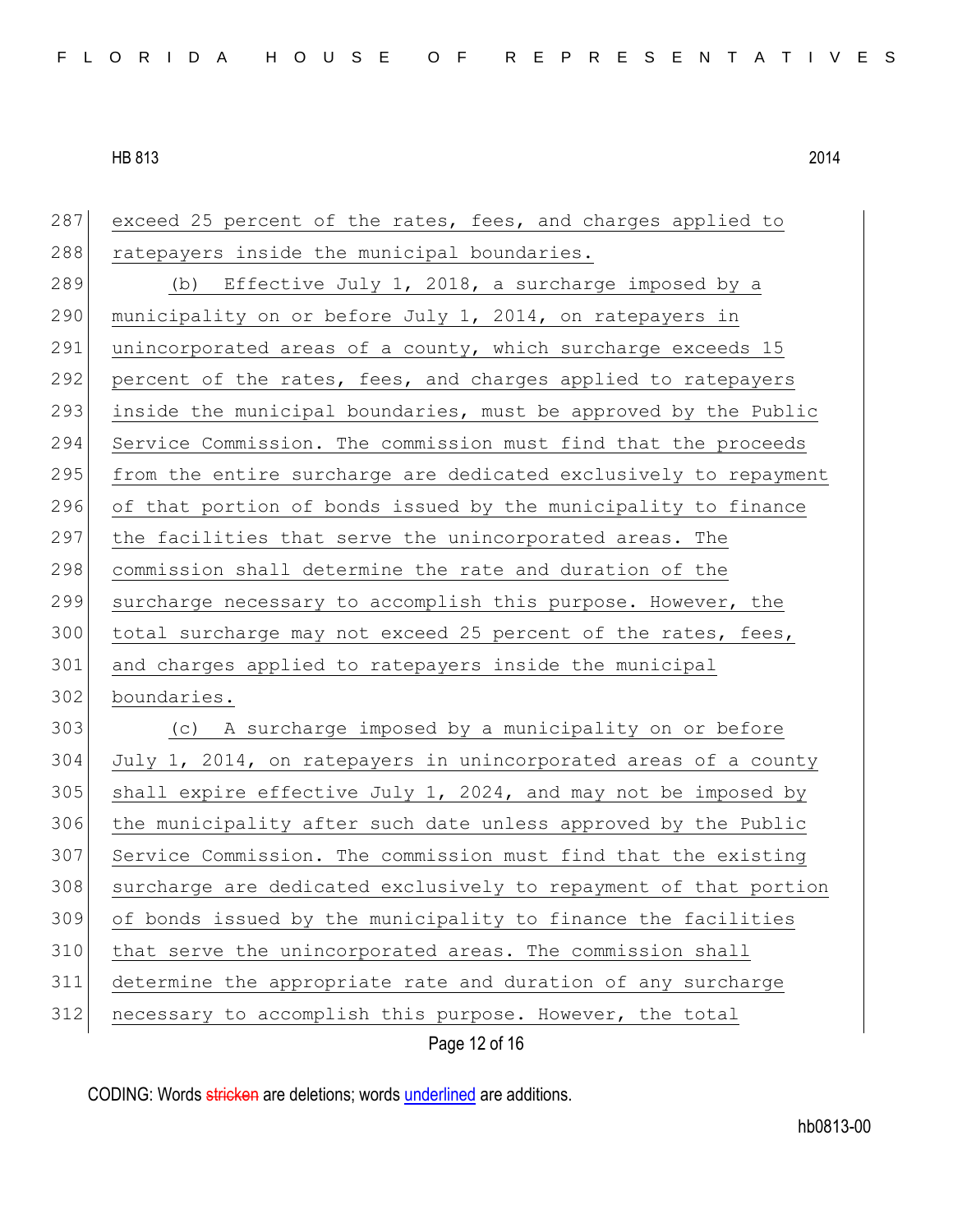313 surcharge may not exceed 25 percent of the rates, fees, and charges applied to ratepayers inside the municipal boundaries. A municipality whose surcharge is approved by the commission as set forth in paragraph (b) is deemed to have received commission approval under this paragraph.

318 (3) A ratepayer in an unincorporated area of a county who is receiving water or sewer utility services from a municipality may petition the Public Service Commission for a review of the rates, fees, or charges being imposed by the municipality. The Public Service Commission shall accept such petition and 323 determine whether such rates, fees, and charges are just and equitable.

 $(4)$   $(2)$  Whenever any municipality has engaged, or there are reasonable grounds to believe that any municipality is about to engage, in any act or practice prohibited by subsection (1) or subsection (2), a civil action for preventive relief, including an application for a permanent or temporary injunction, 330 restraining order, or other order, may be instituted by the person or persons aggrieved.

 $(5)$   $(3)$  This section shall apply to municipally owned water and sewer utilities within the confines of a single county and may apply, pursuant to interlocal agreement, to municipally owned water and sewer utilities beyond the confines of a single county.

Page 13 of 16 (6)  $(4)$  In any action commenced pursuant to this section, the court in its discretion may allow the prevailing party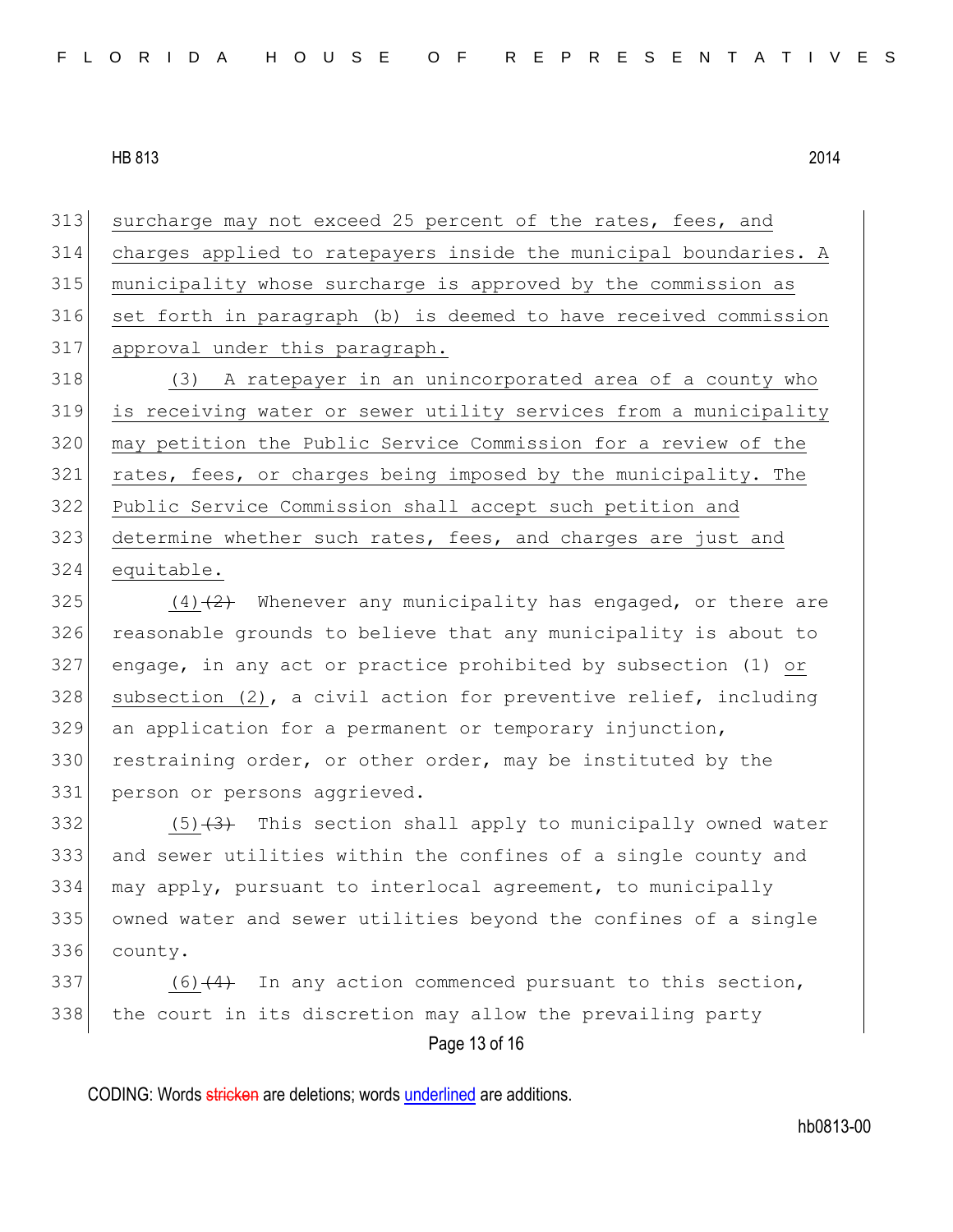339 treble damages and, in addition, a reasonable attorney  $340$  attorney's fee as part of the cost. 341 Section 5. Subsection (2) of section 367.022, Florida 342 Statutes, is amended to read: 343 367.022 Exemptions.—The following are not subject to 344 regulation by the commission as a utility nor are they subject 345 to the provisions of this chapter, except as expressly provided: 346 (2) Systems owned, operated, managed, or controlled by 347 governmental authorities, including water or wastewater 348 facilities operated by private firms under water or wastewater 349 facility privatization contracts as defined in s. 153.91, and 350 nonprofit corporations formed for the purpose of acting on 351 behalf of a political subdivision with respect to a water or 352 wastewater facility; however, any municipality that provides 353 water or wastewater utility service, directly or indirectly, in 354 unincorporated areas of the county is subject to regulation by 355 the commission as set forth in s. 180.191. 356 Section 6. Subsection (4) of section 367.071, Florida 357 Statutes, is amended to read: 358 367.071 Sale, assignment, or transfer of certificate of 359 authorization, facilities, or control.-360 (4) An application shall be disposed of as provided in s. 361 367.045, except that: 362 (a) The sale of facilities, in whole or part, to a 363 governmental authority shall be approved as a matter of right; 364 however, before taking any official action, the governmental

Page 14 of 16

CODING: Words stricken are deletions; words underlined are additions.

hb0813-00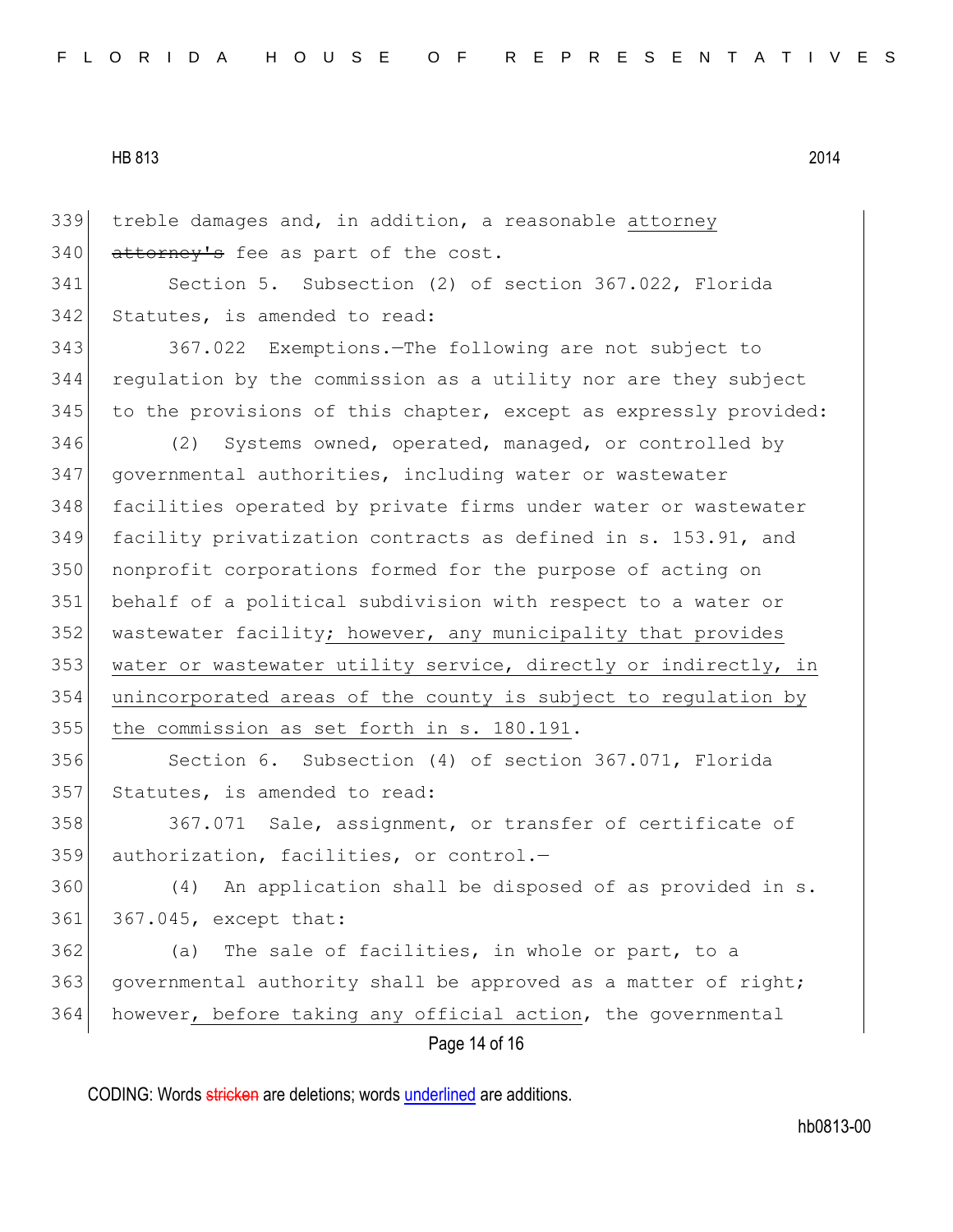Page 15 of 16 365 authority shall, prior to taking any official action, obtain 366 from the utility or commission with respect to the facilities to 367 be sold the most recent available income and expense statement, 368 balance sheet, and statement of rate base for regulatory 369 purposes and contributions-in-aid-of-construction. Any request 370 for rate relief pending before the commission at the time of 371 sale is deemed to have been withdrawn. Interim rates, if 372 previously approved by the commission, must be discontinued, and 373 any money collected pursuant to interim rate relief must be 374 refunded to the customers of the utility with interest. 375 (b) Notwithstanding paragraph (a), approval of the 376 commission is required before a municipality acquires, in whole 377 or in part, the facilities of a utility that will serve 378 ratepayers in unincorporated areas of the county. As part of the 379 approval process, the commission shall review the utility's most 380 recent available income and expense statement, balance sheet, 381 contributions-in-aid-of-construction, rates, classification, and 382 charges for service of every kind provided by the utility. The 383 municipality shall provide its proposed rate structure, 384 including proposed rates, fees, and charges for ratepayers 385 within the municipal boundaries and for ratepayers in 386 unincorporated areas of the county to be served by the 387 municipality. If a municipality, as part of the acquisition, 388 will impose a surcharge on ratepayers in unincorporated areas of 389 the county, the municipality is subject to s. 180.191. 390  $(c)$   $(b)$  When paragraph (a) does not apply, the commission